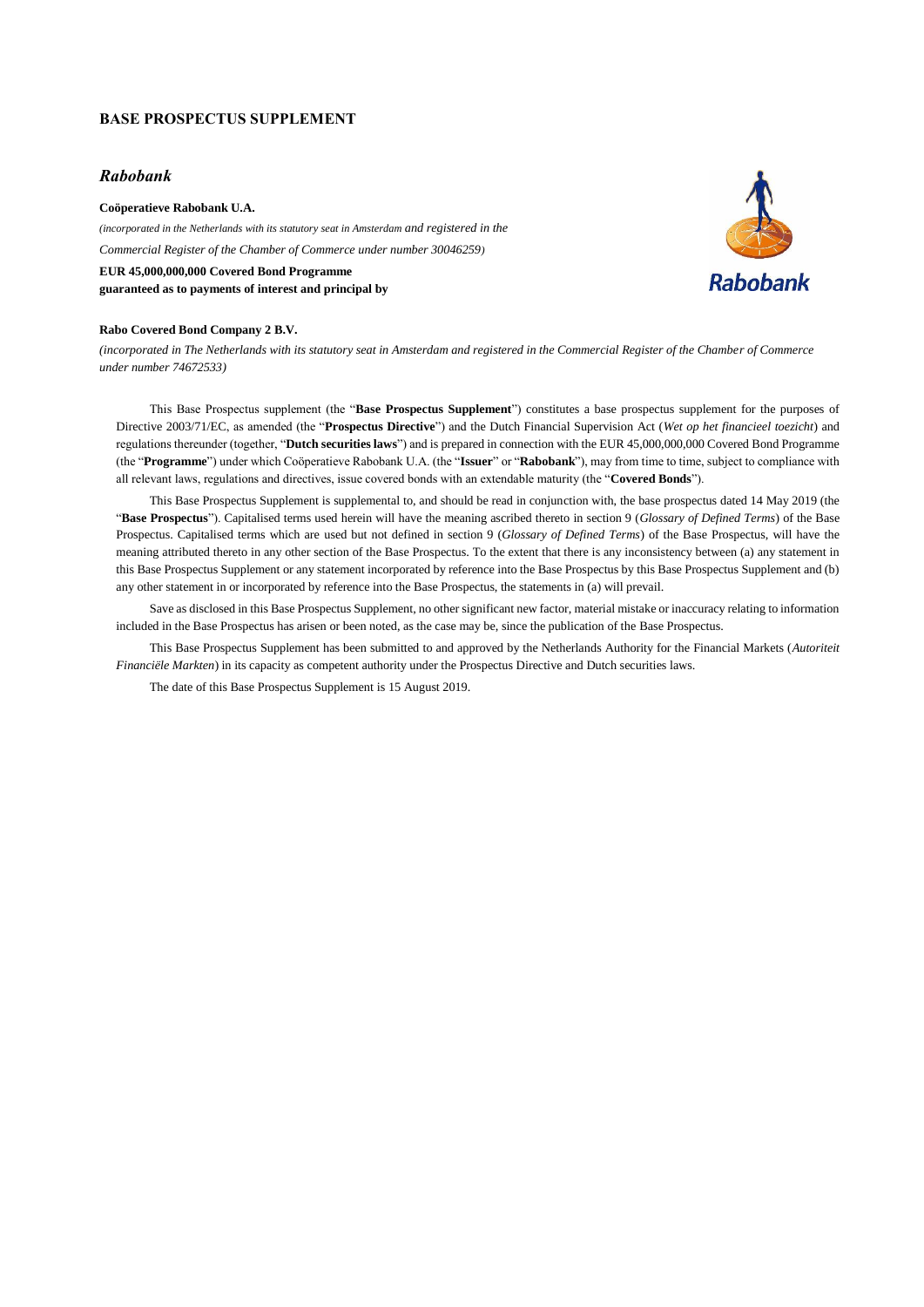# **IMPORTANT INFORMATION**

The Issuer accepts responsibility for the information contained in this Base Prospectus Supplement and the CBC accepts responsibility for the information relating to the CBC contained in this Base Prospectus Supplement. To the best of the knowledge of the Issuer and the CBC (which have taken all reasonable care to ensure that such is the case) the information (in the case of the CBC, to the extent such information relates to it) contained in this Base Prospectus Supplement is in accordance with the facts and does not omit anything likely to affect the import of such information.

Neither the Arranger nor any Dealer (except for Rabobank in its capacity as Issuer) nor the Trustee nor any of their respective affiliates has independently verified the information contained herein. Accordingly, no representation, warranty or undertaking, express or implied, is made and no responsibility or liability is accepted by the Arranger, any Dealer or the Trustee or any of their respective affiliates as to the accuracy or completeness of the information contained or incorporated in this Base Prospectus Supplement or any other information provided by the Issuer and the CBC in connection with the Programme. Neither the Arranger, nor any Dealer (except for Rabobank in its capacity as Issuer) nor the Trustee nor any of their respective affiliates accepts any liability in relation to the information contained or incorporated by reference into the Base Prospectus by this Base Prospectus Supplement or any other information provided by the Issuer and the CBC in connection with the Programme.

No person is or has been authorised by the Issuer, the CBC, the Arranger, any Dealer or the Trustee to give any information or to make any representation not contained in or not consistent with this Base Prospectus Supplement or any other information supplied in connection with the Programme or the Covered Bonds and, if given or made, such information or representation must not be relied upon as having been authorised by the Issuer, the CBC, the Arranger, any Dealer or the Trustee.

Neither the delivery of this Base Prospectus Supplement or the Base Prospectus nor any sale made in connection herewith shall, under any circumstances, create any implication that there has been no change in the affairs of the Issuer since the date hereof or the date upon which the Base Prospectus has been most recently amended or supplemented or that there has been no adverse change in the financial position of the Issuer or the CBC since the date hereof or the date upon which the Base Prospectus has been most recently amended or supplemented or that any other information supplied in connection with the Programme is correct as of any time subsequent to the date on which it is supplied or, if different, the date indicated in the document containing the same.

Neither this Base Prospectus Supplement nor any other information supplied in connection with the Programme or any Covered Bonds should be considered as a recommendation by the Issuer, the CBC, the Originators, the Arranger, any Dealer or the Trustee that any recipient of this Base Prospectus Supplement or any other information supplied in connection with the Programme or any Covered Bonds should purchase any Covered Bonds. Each investor contemplating purchasing any Covered Bonds shall be taken to have made its own independent investigation of the financial condition and affairs, and its own appraisal of the creditworthiness, of the Issuer and the CBC. Neither this Base Prospectus Supplement nor any other information supplied in connection with the Programme or the issue of any Covered Bonds constitutes an offer or invitation by or on behalf of the Issuer, the CBC, the Originators, the Arranger, any Dealer or the Trustee to any person to subscribe for or to purchase any Covered Bonds.

Neither the delivery of the Base Prospectus, this Base Prospectus Supplement or any Final Terms nor the offering, sale or delivery of any Covered Bonds shall in any circumstances imply that the information contained in the Base Prospectus is true subsequent to the date hereof or the date upon which the Base Prospectus has been most recently amended or supplemented or that there has been no adverse change, or any event reasonably likely to involve any adverse change, in the prospects or financial or trading position of the Issuer or the CBC since the date hereof or, if later, the date upon which the Base Prospectus has been most recently amended or supplemented, or that any other information supplied in connection with the Programme is correct at any time subsequent to the date indicated in the document containing the same. The Arranger, each Dealer and the Trustee expressly do not undertake to review the financial condition or affairs of the Issuer, the CBC or the Originators during the life of the Programme or to advise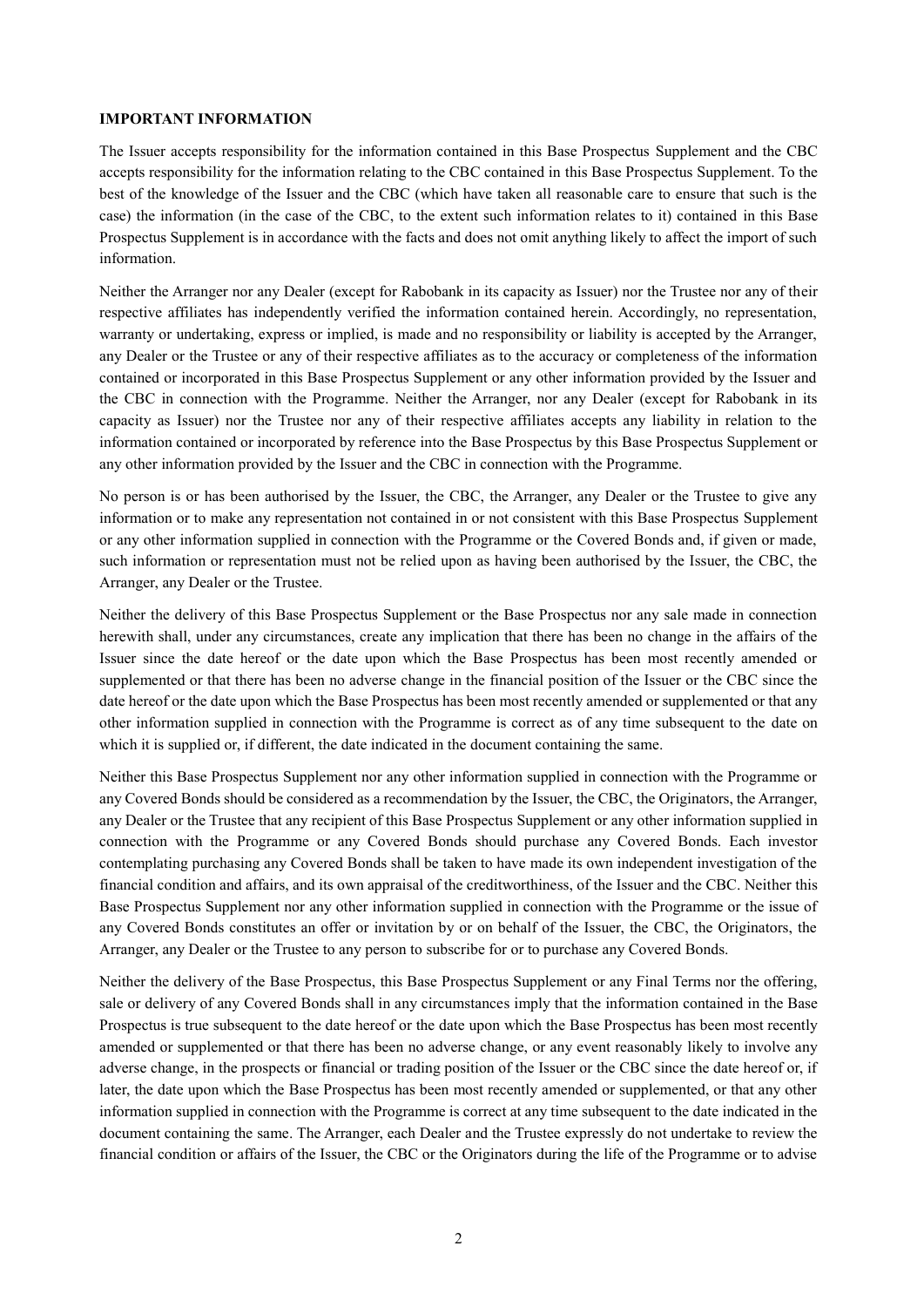any investor in the Covered Bonds of any information coming to their attention. Neither the Issuer nor the CBC has any obligation to update the Base Prospectus, except when required by and in accordance with the Prospectus Directive.

This Base Prospectus Supplement does not constitute an offer to sell or the solicitation of an offer to buy any Covered Bonds in any jurisdiction to any person to whom it is unlawful to make the offer or solicitation in such jurisdiction. The distribution of the Base Prospectus, this Base Prospectus Supplement or any Final Terms and the offering, sale and delivery of Covered Bonds may be restricted by law in certain jurisdictions. The Issuer, the CBC, the Originators, the Arranger, each Dealer and the Trustee do not represent that this Base Prospectus Supplement or any Final Terms may be lawfully distributed, or that any Covered Bonds may be lawfully offered, in compliance with any applicable registration or other requirements in any such jurisdiction, or pursuant to an exemption available thereunder, or assume any responsibility for facilitating any such distribution or offering. In particular, no action has been taken by the Issuer, the CBC, the Originators, the Arranger, any Dealer or the Trustee which would permit a public offering of any Covered Bonds or distribution of the Base Prospectus, this Base Prospectus Supplement or any Final Terms in any jurisdiction where action for that purpose is required. Accordingly, no Covered Bonds may be offered or sold, directly or indirectly, and neither the Base Prospectus, this Base Prospectus Supplement nor any Final Terms nor any advertisement or other offering material may be distributed or published in any jurisdiction, except under circumstances that will result in compliance with any applicable laws and regulations. Persons into whose possession the Base Prospectus, this Base Prospectus Supplement, any Final Terms or any Covered Bonds may come must inform themselves about, and observe, any such restrictions on the distribution of the Base Prospectus, this Base Prospectus Supplement and any Final Terms and the offering and sale of Covered Bonds. In particular, there are selling restrictions in relation to the United States, the European Economic Area (including the Netherlands, the United Kingdom, France, Italy and Luxembourg) and Japan and other restrictions as may apply, see *Section 1.5 Subscription and Sale* of the Base Prospectus*.*

The Covered Bonds and the Guarantee (as defined under *Section 1.3 Terms and Conditions of Covered Bonds* of the Base Prospectus) from the CBC have not been and will not be registered under the Securities Act or with any securities regulatory authority of any state or other jurisdiction of the United States. Bearer Covered Bonds for U.S. federal income tax purposes are subject to U.S. tax law requirements. Subject to certain exceptions, the Covered Bonds may not be offered, sold or delivered within the United States or to, or for the account or benefit of, U.S. persons. Covered Bonds may be distributed outside the United Stated to persons other than U.S. persons or another available exemption from, or in a transaction not subject to, the registration requirements of the Securities Act, see *Section 1.5 Subscription and Sale* of the Base Prospectus for more information.

Prospective investors should have regard to the factors described under the section headed "Risk Factors" in the Base Prospectus. This Base Prospectus Supplement and the Base Prospectus do not describe all of the risks of an investment in the Covered Bonds. Each potential purchaser of Covered Bonds should determine for itself the relevance of the information contained in this Base Prospectus Supplement and the Base Prospectus and its purchase of Covered Bonds should be based upon such investigation as it deems necessary.